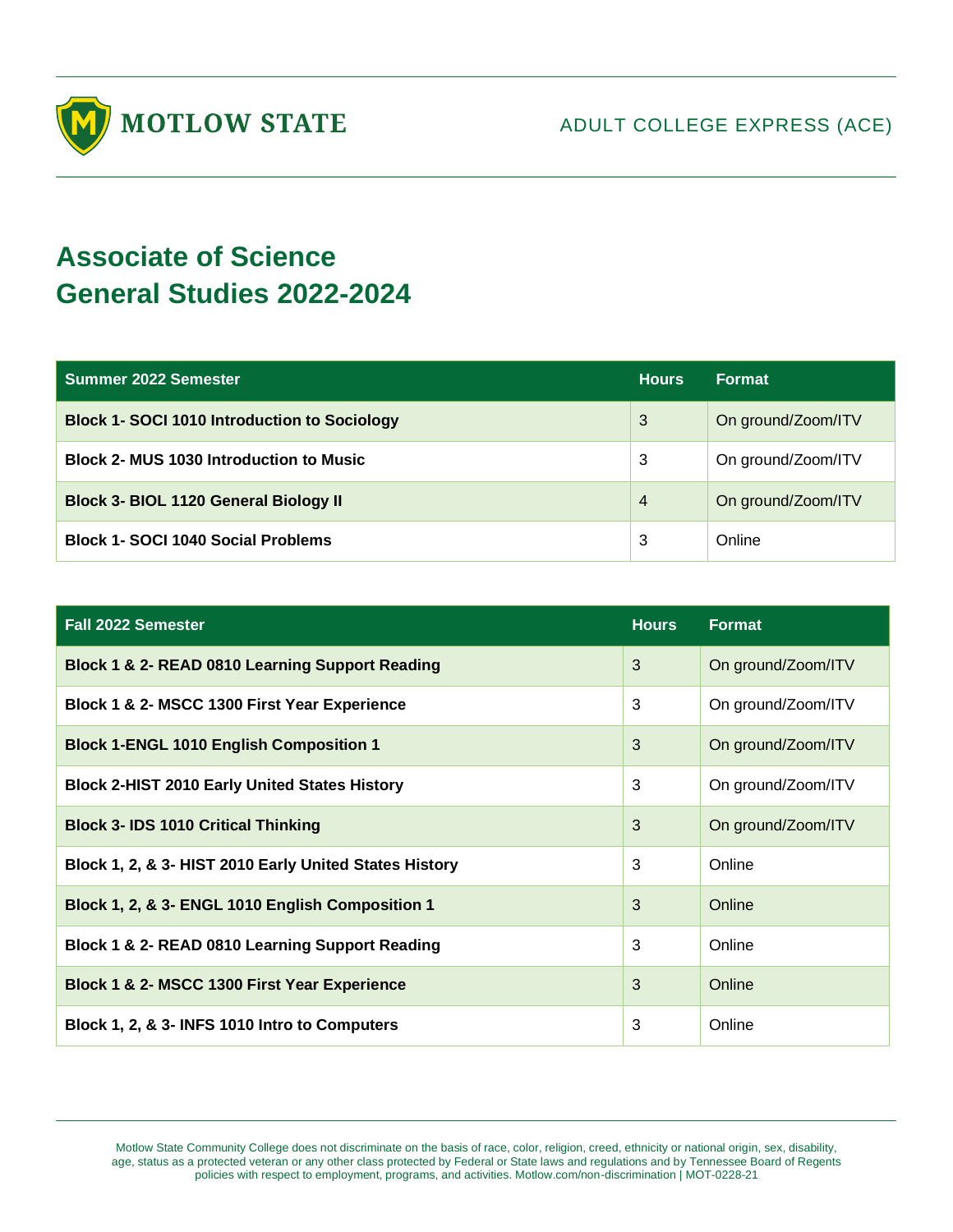

| <b>Spring 2023 Semester</b>                             | <b>Hours</b>   | <b>Format</b>      |
|---------------------------------------------------------|----------------|--------------------|
| Block 1 & 2- ENGL 0810 Learning Support Writing         | 3              | On ground/Zoom/ITV |
| Block 1 & 2- ENGL 1010 English Composition I            | 3              | On ground/Zoom/ITV |
| <b>Block 1- ENGL 1020 English Composition II</b>        | 3              | On ground/Zoom/ITV |
| <b>Block 2- HIST 2020 Modern United States History</b>  | $\overline{4}$ | On ground/Zoom/ITV |
| <b>Block 3- COMM 2025 Fundamentals of Communication</b> | 3              | On ground/Zoom/ITV |
| Block 1 & 2- ENGL 0810 Learning Support Writing         |                | Online             |
| Block 1 & 2- ENGL 1010 English Composition I            |                | Online             |
| Block 1, 2, & 3- ENGL 1020 English Composition II       | 3              | Online             |
| Block 1 & 2- MSCC 1300 First Year Experience            | 3              | Online             |
| Block 1, 2, & 3- HIST 2020 Modern United States History | 3              | Online             |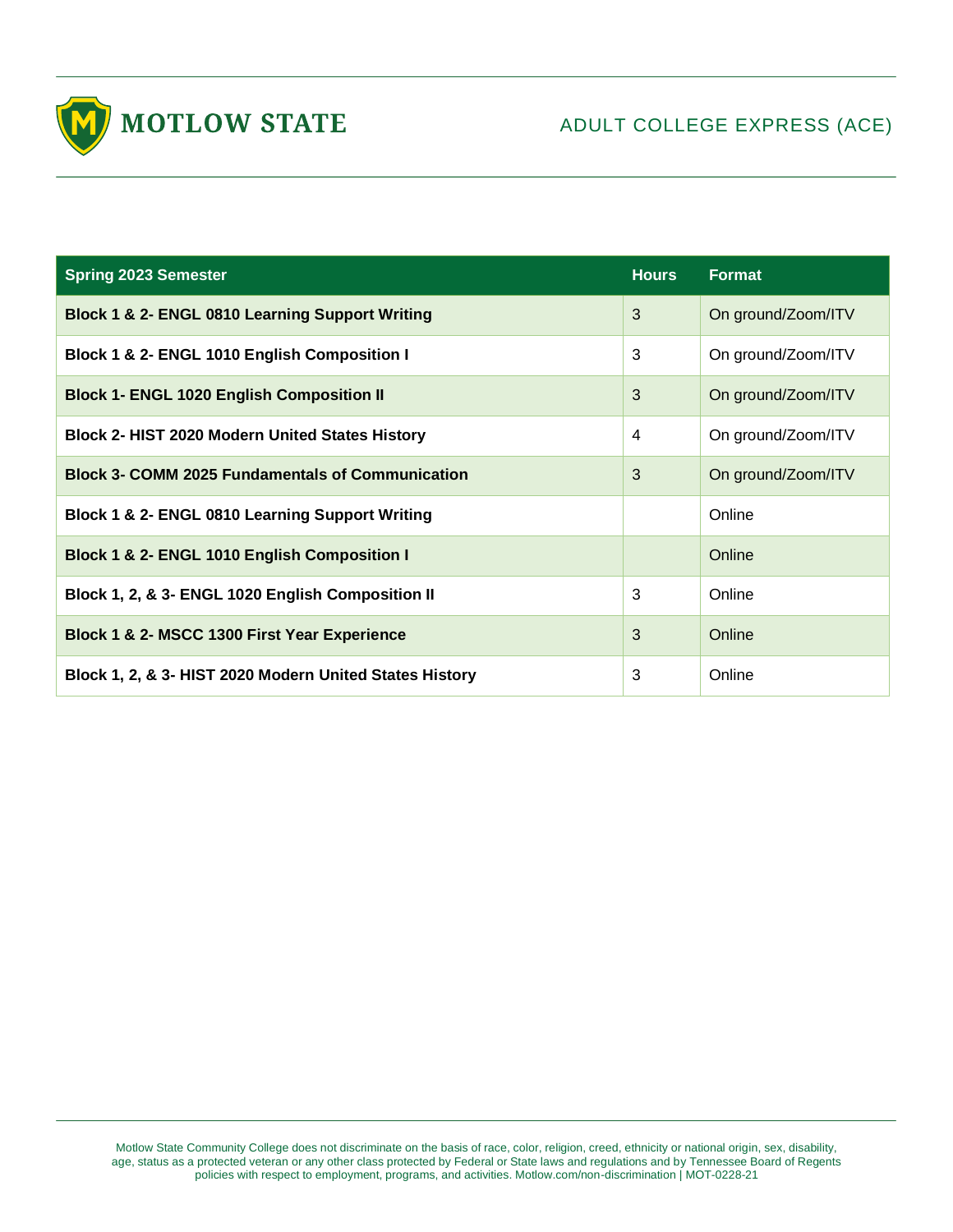

| <b>Summer 2023 Semester</b>                                | <b>Hours</b> | <b>Format</b>      |
|------------------------------------------------------------|--------------|--------------------|
| <b>Block 1- PSYC 1030 General Psychology</b>               | 3            | On ground/Zoom/ITV |
| <b>Block 1- BUSN 2330 Principles of Management</b>         | 3            | On ground/Zoom/ITV |
| <b>Block 1- SOCI/CRMJ 2400 Introduction to Criminology</b> | 3            | Online             |
| <b>Block 2- ENGL 2130 American Literature</b>              | 3            | On ground/Zoom/ITV |
| <b>Block 2- ACCT 1010 Principles of Accounting 1</b>       | 3            | On ground/Zoom/ITV |
| Block 3- BIOL 1110 General Biology I                       | 4            | On ground/Zoom/ITV |
| Block 2 & 3- MATH 0530 Learning Support Math               | 3            | On ground/Zoom/ITV |
| <b>Block 2 &amp;3- MATH 1530 Introductory Statistics</b>   | 3            | On ground/Zoom/ITV |
| Block 2 & 3- ENGL 2235 British Literature                  | 3            | Online             |
| Block 2 & 3- THEA 1030 Introduction to Theatre             | 3            | Online             |
| Block 2 & 3- MATH 0810 Learning Support Math               | 3            | Online             |
| Block 2 & 3- MATH 1010 Math for General Studies            | 3            | Online             |